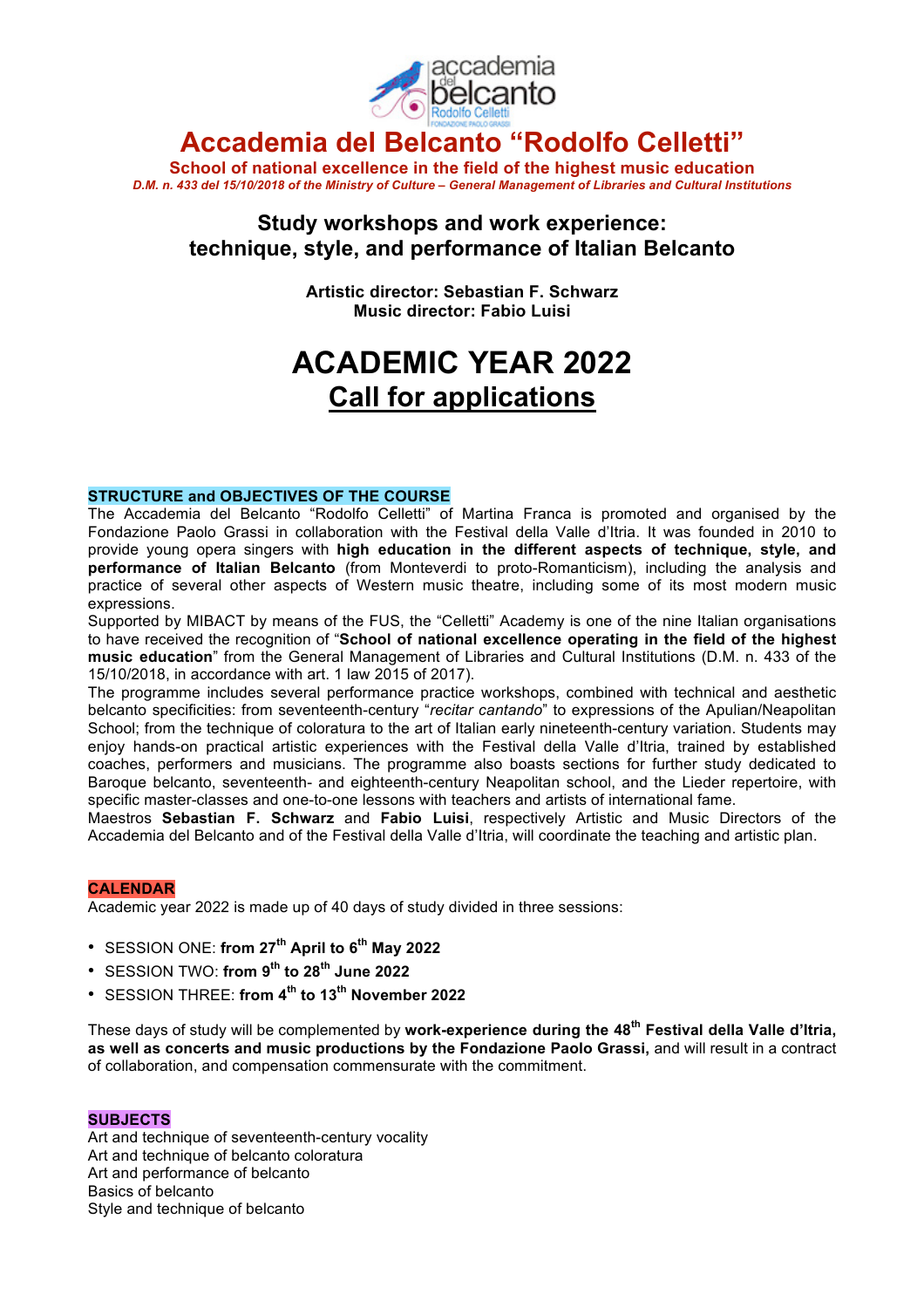

Score analysis History and performance practice of Italian opera Vocal technique Physiology and hygiene of the vocal instrument Operatic diction Elements of verse analysis in relation to dramaturgy Acting technique and recitation workshop Opera coaching Body awareness, posture, vocality and body language Physiotherapy applied to the performing arts Psychological training of the musician Performance master-classes Performance master-class in Baroque belcanto Performance master-class in lieder repertoire Master-class: Culture of the operatic performer as a profession Master-class: Career Training

#### **ENTRY REQUIREMENTS FOR THE PRELIMINARY SELECTION**

The courses of the Accademia del Belcanto "Rodolfo Celletti" have limited seats. The selection is open to candidates who have reached 18 years of age by the date of the audition, and who were born after **31th December 1986**.

There are fifteen seats available for academic year 2022.

**To access the courses, students must pass a preliminary pre-selection test on the basis of qualifications and video recordings. A live audition examination is reserved exclusively for those candidates who have passed the pre-selection test.**

The Board of Directors of the Academy has the right to admit to the course those singers who, on the occasion of music productions, contests, or *ex-tempore* auditions, have received recognitions for their artistic merits, and show a special inclination for the belcanto repertoire.

Non-EU candidates, or candidates residing in non-EU countries, must conform to the current norms and regulations to access the selection process.

Candidates will be at an advantage if they are in possession of:

• a Conservatoire diploma or equivalent qualification:

• professional experiences in the field of opera, through participation in operatic performances or concerts which the judging panel consider artistically valuable.

#### **ENROLMENT**

The deadline for application requests (complete with a full-figure photograph, CV, and video recordings) is the **15th February 2022**. Students must complete and submit the application on: http://www.fondazionepaolograssi.it/registrazione-accademiabelcanto.aspx

Printed applications, fax, or postal submissions will not be accepted.

The Fondazione Paolo Grassi declines all responsibility towards potential technical and/or web issues which may impede the correct submission of applications.

#### **PRE-SELECTION**

For the pre-selection test, candidates must submit a video recording of a piece of their choice from their repertoire (please note: audio recordings with no video will not be accepted).

The file of the video recording can be sent:

a) via the dedicated online application form (indicating, where available, the links to YouTube, Vimeo, Dropbox, Google Drive, etc.)

OR

b) via WeTransfer to the following email address: accademia@fondazionepaolograssi.it

In the WeTransfer message the candidate must specify name and surname, and the wording *"Preselezione Accademia Belcanto 2022".*

#### **Pre-selections do not require a participation fee.**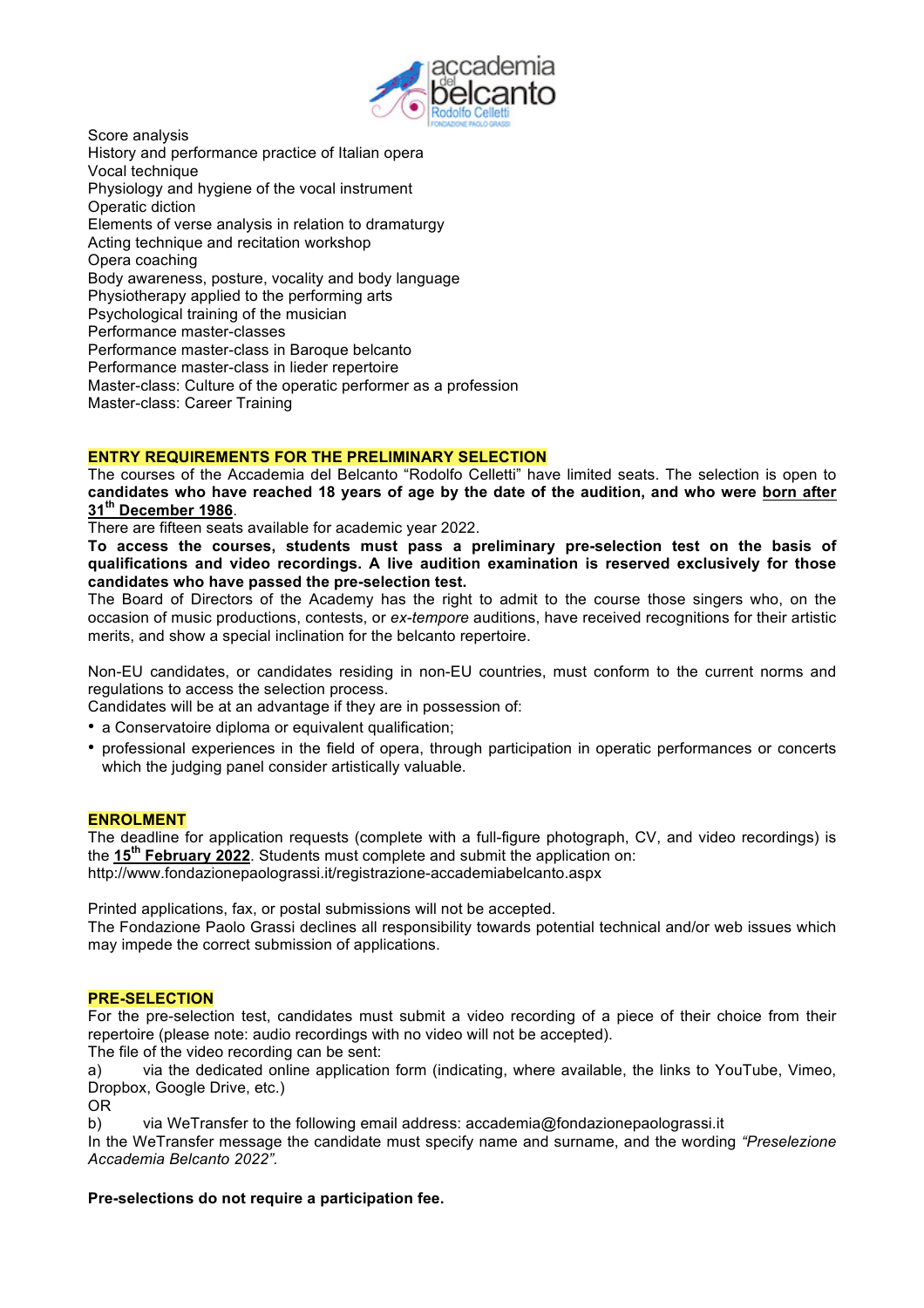

Participation to the preliminary pre-selection does not guarantee the candidate's access to the courses of the Accademia del Belcanto. Access to the courses is subject to successfully passing the audition, judged by the Board whose opinion is final.

**Eligibility to take the audition will be communicated by e-mail within a week of receiving the video attached to the application form.**

#### **AUDITIONS**

Auditions for Academic year 2022 are planned **between February and April in Berlin, Moscow, Seville, and Martina Franca on dates to be confirmed**.

Auditions for Academic year 2022 are open exclusively to candidates who have successfully passed the preselection test; they will be notified via e-mail and invited to indicate a preference for the date and place of the audition. Candidates will receive details of the call for the audition directly via e-mail at the address supplied in the application form.

Each candidate can sit the audition for Academic Year 2022 only once, in one of the three available **dates, according to the chosen date indicated on the application form.**

**All candidates must prepare three arias for the audition, complete with recitative and cabaletta (where available) in the original key. The arias must come from the Italian, French, German, or English repertoires, 1600-1840.**

**At least one of the arias must be nineteenth-century Italian belcanto. A seventeenth-century aria is optional.**

The examining Board may choose to listen to all or part of the programme indicated in the application form. The Board may also require first-sight reading of a medium-difficulty score.

During the auditions, the candidates will have an assistant conductor on the piano available for them. Participants may decide to be accompanied on the piano by his/her own assistant conductor, whose expenses they must provide for themselves.

Should the admin office require it, candidates may need to submit a copy of the score of the pieces selected for the audition at the following address: accademia@fondazionepaolograssi.it

**In order to participate to the auditions, all candidates must pay a participation fee of € 50,00** into the account of the Fondazione Paolo Grassi, at BANCA INTESA SANPAOLO, at the following details:

- IBAN: IT 51 I 03069 09606 100000002715
- BIC code: BCITITMM
- Reason: "*Audizione Accademia Belcanto 2022"*

All candidates must bring the receipt of the banker's order on the day of the audition. Candidates cannot sit the audition without having paid the enrolment fee. The fee is non-refundable in case of no-show at the auditions.

#### **ATTENDANCE**

The list of candidates admitted to the courses of the Accademia del Belcanto for academic year 2022 will be published on the website of the Fondazione Paolo Grassi by the  $14<sup>th</sup>$  April 2022.

**Participation to the courses is free for all admitted students. Attendance is mandatory for no less than 70% of the total planned hours of classes.**

Absence for serious health reason must be backed by medical documentation and communicated immediately to the Director's Office.

Lack of attendance will result in exclusion from the course.

#### **VENUE**

Classes will take place at the Fondazione Paolo Grassi in Martina Franca.

The staff of the Fondazione Paolo Grassi and the Directors of the Accademia can provide information and support for accommodation at set prices.